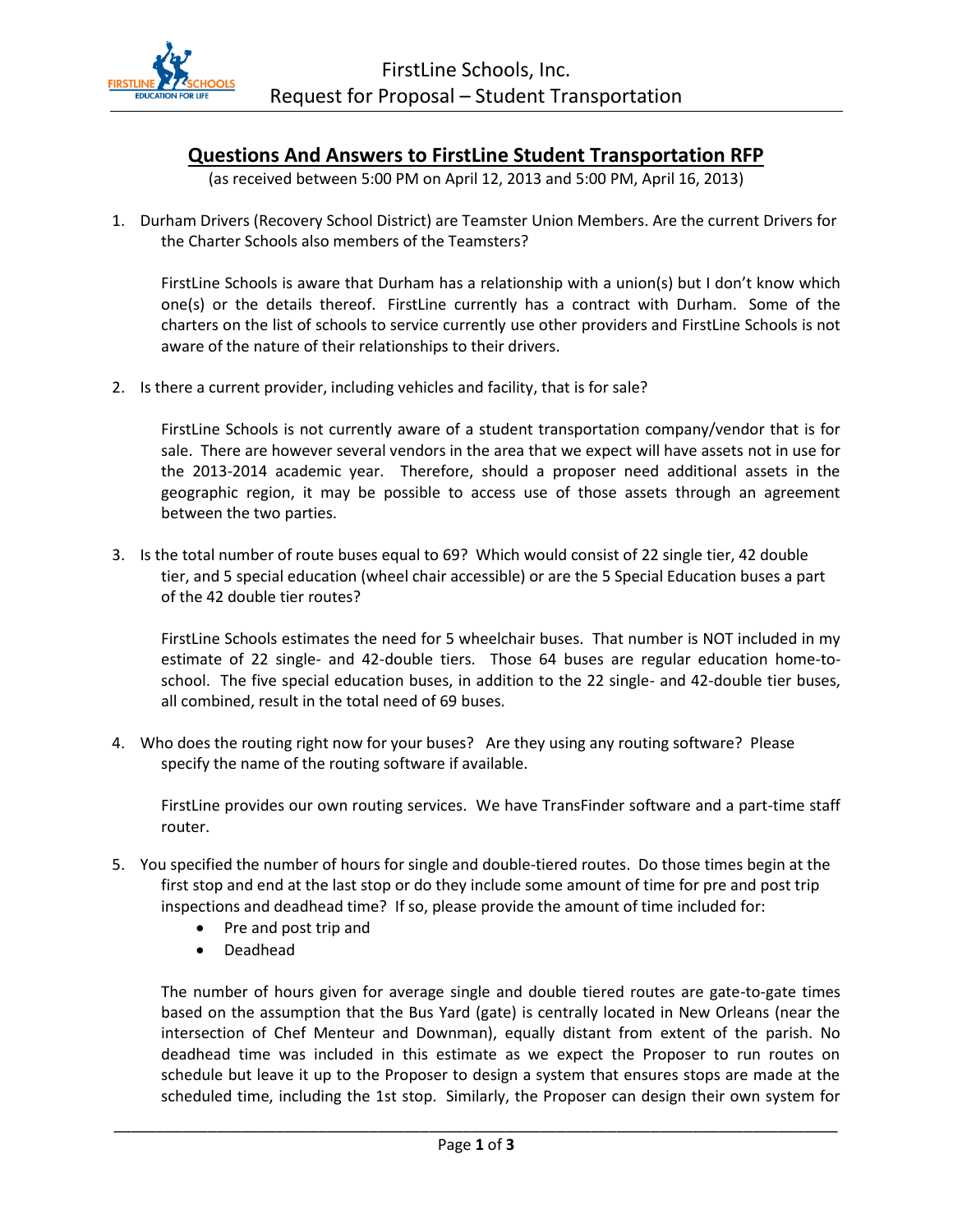

conducting pre- and post- trip inspections on their buses and FirstLine is in no position to mandate how that work is completed.

- 6. What are your expectations related to:
	- a. Dedicated contractor personnel to answer phones

FirstLine expects the transportation provider to staff an effective Dispatch operation anytime any of our students might be on any of your buses, from the time of the 1st stop on the earliest route in the morning through the time the last student is dropped off at the last stop of the latest route each evening. It is FirstLine's expectation that during this time parents and school staff will be able to speak to somebody at the transportation provider who will be able to provide real-time answers, such as updated stop times for buses running late or verification that a particular student is currently on a particular bus.

b. Field level supervision from contractor (e.g. Contractor personnel at the schools to meet with SOMs)

FirstLine expects high quality customer service. It is up to the transportation provider to provide the necessary management and support to their drivers to ensure consistent high quality service. The transportation provider may accomplish this with field supervisors, fleet or bus captains, account managers, or any other system that ensures regular, quality communication with all stakeholders (primarily the schools and the SOMs) as well as quick response to, and resolution of, any service interruptions. Supervisor staff should be made available to meet with school personnel as necessary to maintain a good relationship with each school.

c. Any other special considerations for dedicated contractor personnel?

FirstLine would like to have a single lead point-of-contact for accountability across the entire contract, a high level manager with the necessary authority to represent the entire contractual relationship. This person does not need to be dedicated to FirstLine but must be available as necessary to maintain a good relationship with FirstLine.

7. Please confirm the number of school days for the 2013 – 2014 academic year.

195 school days, which consists of 180 regular school days and 15 summer school days. FirstLine Schools will need less routes for summer school.